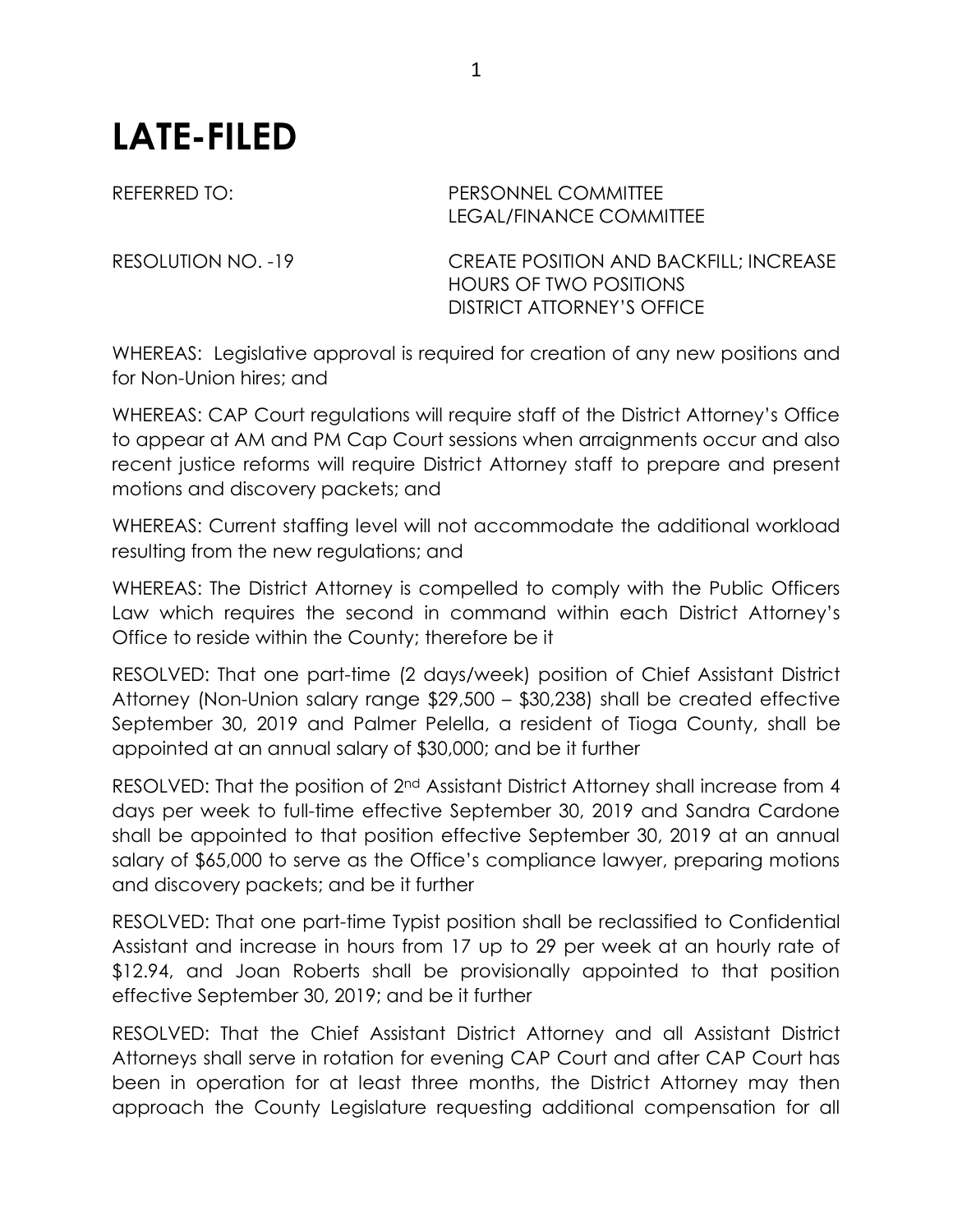attorneys, if the additional evening CAP Court workload warrants it; and be it further

RESOLVED: That the District Attorney's Office authorized full-time headcount for 2019 shall increase from 4 to 5 and part-time headcount shall remain at 3.